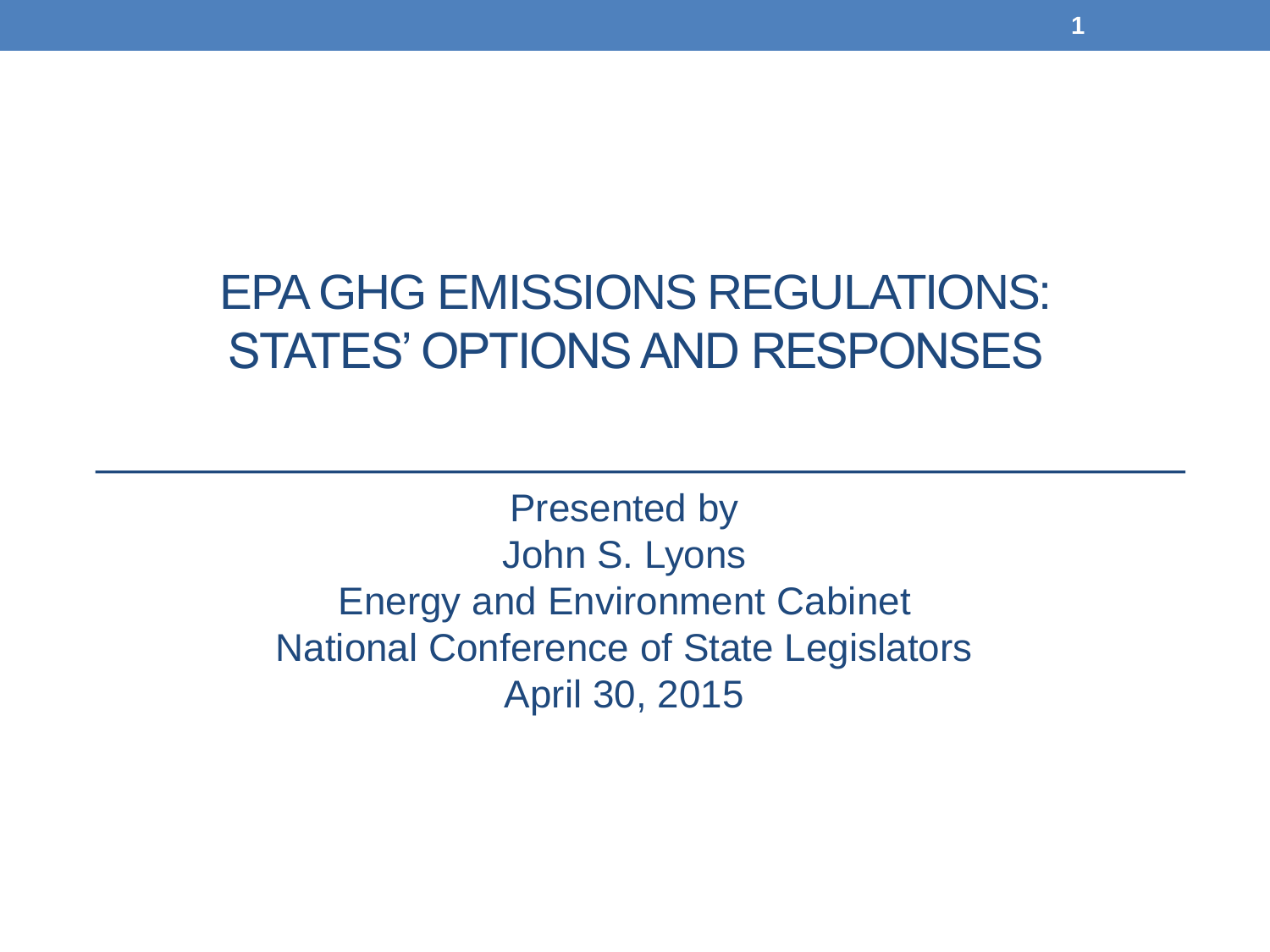# Kentucky at a Glance

- Energy and Environment Cabinet includes:
	- Department for Environmental Protection
	- Department for Energy Independence and Development
	- Department of Natural Resources
	- Public Service Commission (administratively attached)
- All utilities are vertically integrated.
- Majority of utilities are regulated by the PSC.
- Service territory essentially includes 4 entities:
	- PJM
	- MISO
	- Tennessee Valley Authority
	- Largest generating utility is independent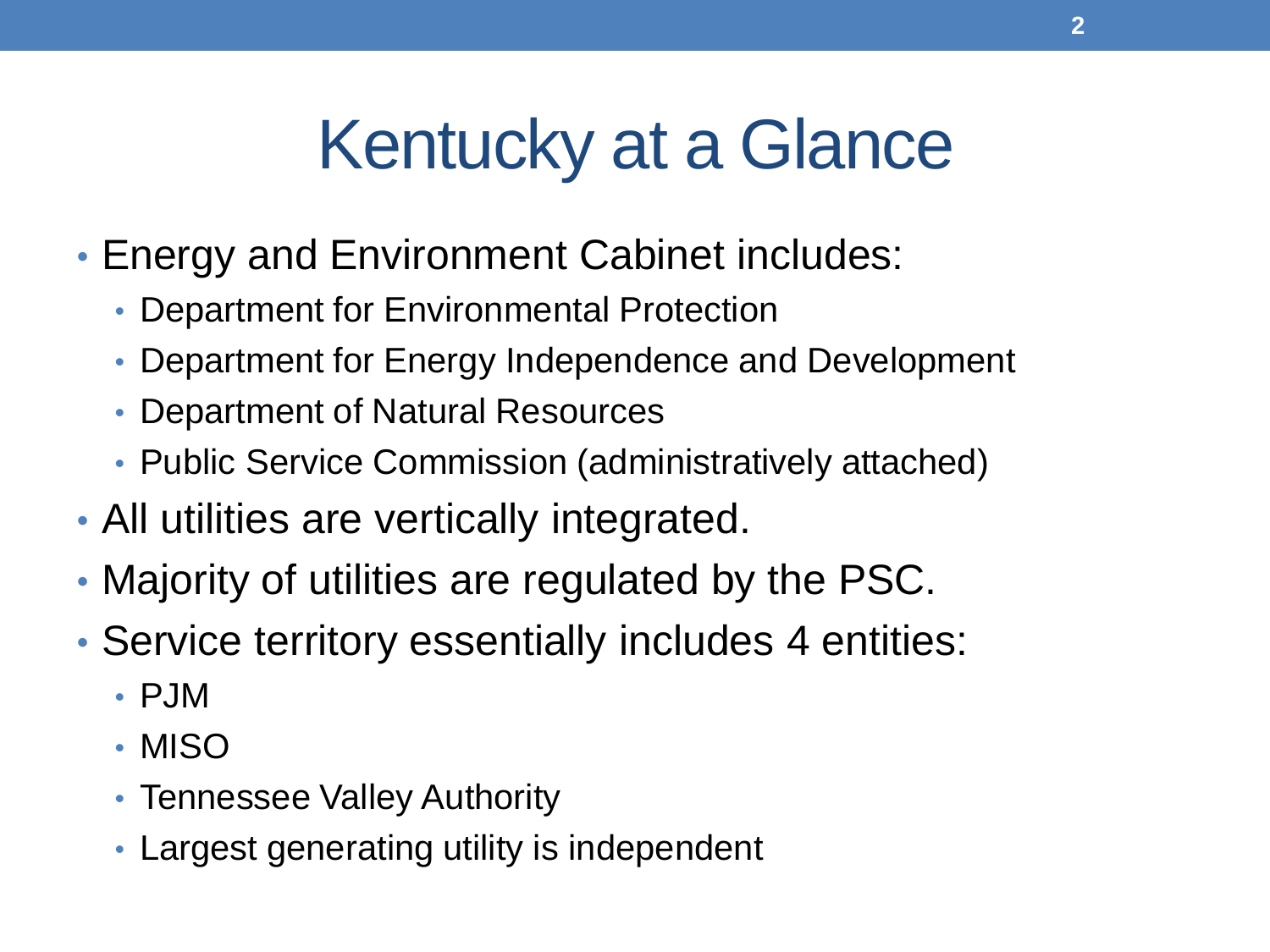# Kentucky at a Glance

- 93% coal-fired generation in 2014.
- Average age of our coal-fired fleet is 43 years.
- The Mercury and Air Toxics Rule will result in the shutdown of 16 coal-fired boilers, equaling 4076 MW, reducing over 21 million tons of  $CO_2$ .
- Our first natural gas combined cycle gas electric generating plant is coming on line this summer.
- Third most electricity intensive state (kWh per 1\$ of state GDP) in the nation.
- Third leading auto manufacturing state.
- Produce 40% of the nation's aluminum and 30% of its steel.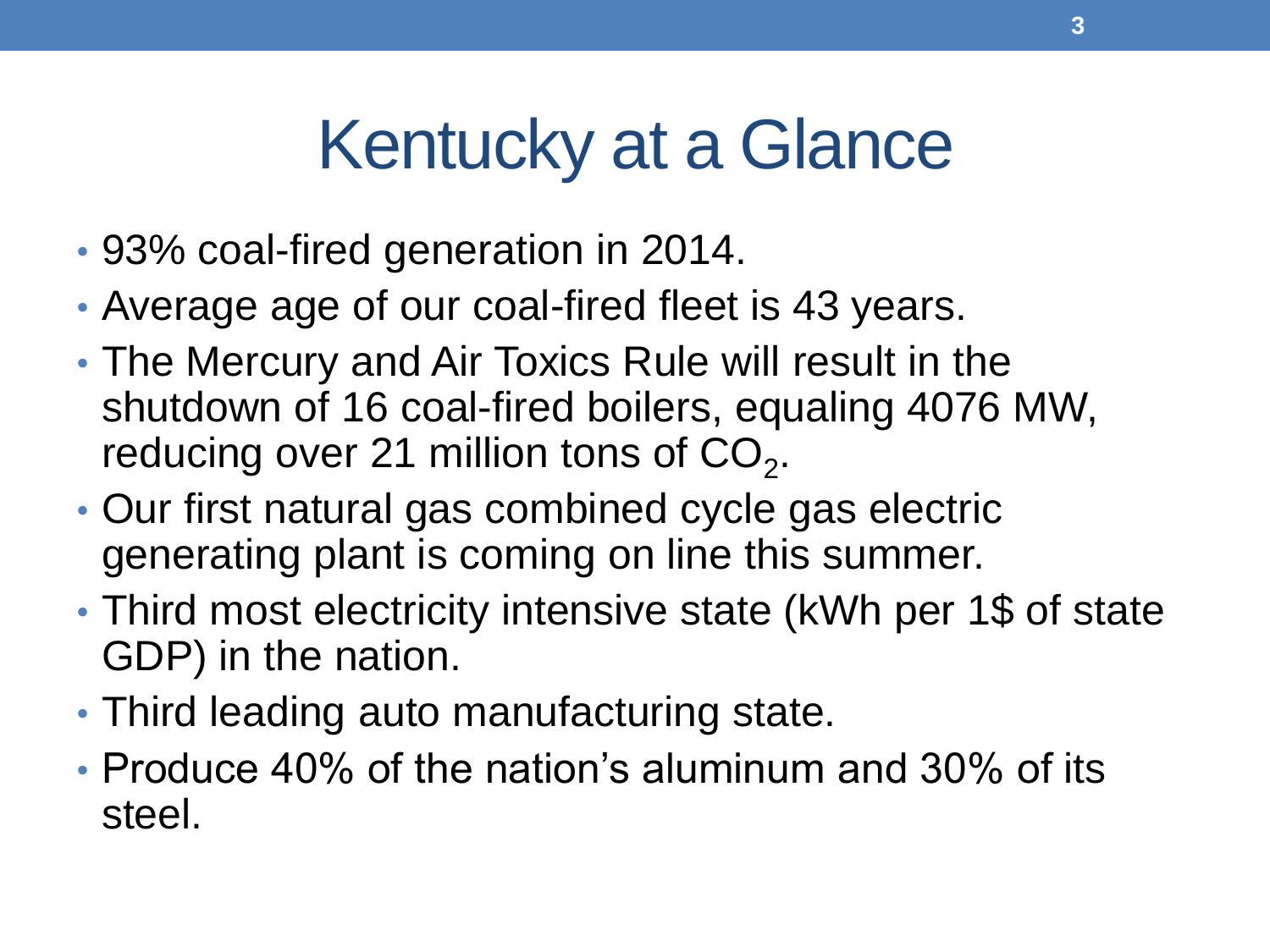#### Facts

- EPA has authority under the Clean Air Act to regulate greenhouse gases (GHGs) due to the 2007 Supreme Court ruling in *Massachusetts v. EPA*.
- EPA must regulate GHGs from electric generation units and other Title V major stationary sources:
	- 2010 Light Duty Vehicle standards
	- 2010 Consent Decree with 12 petitioning states and 3 environmental groups
- States are required to submit plans to comply with Section 111(d) of the Clean Air Act.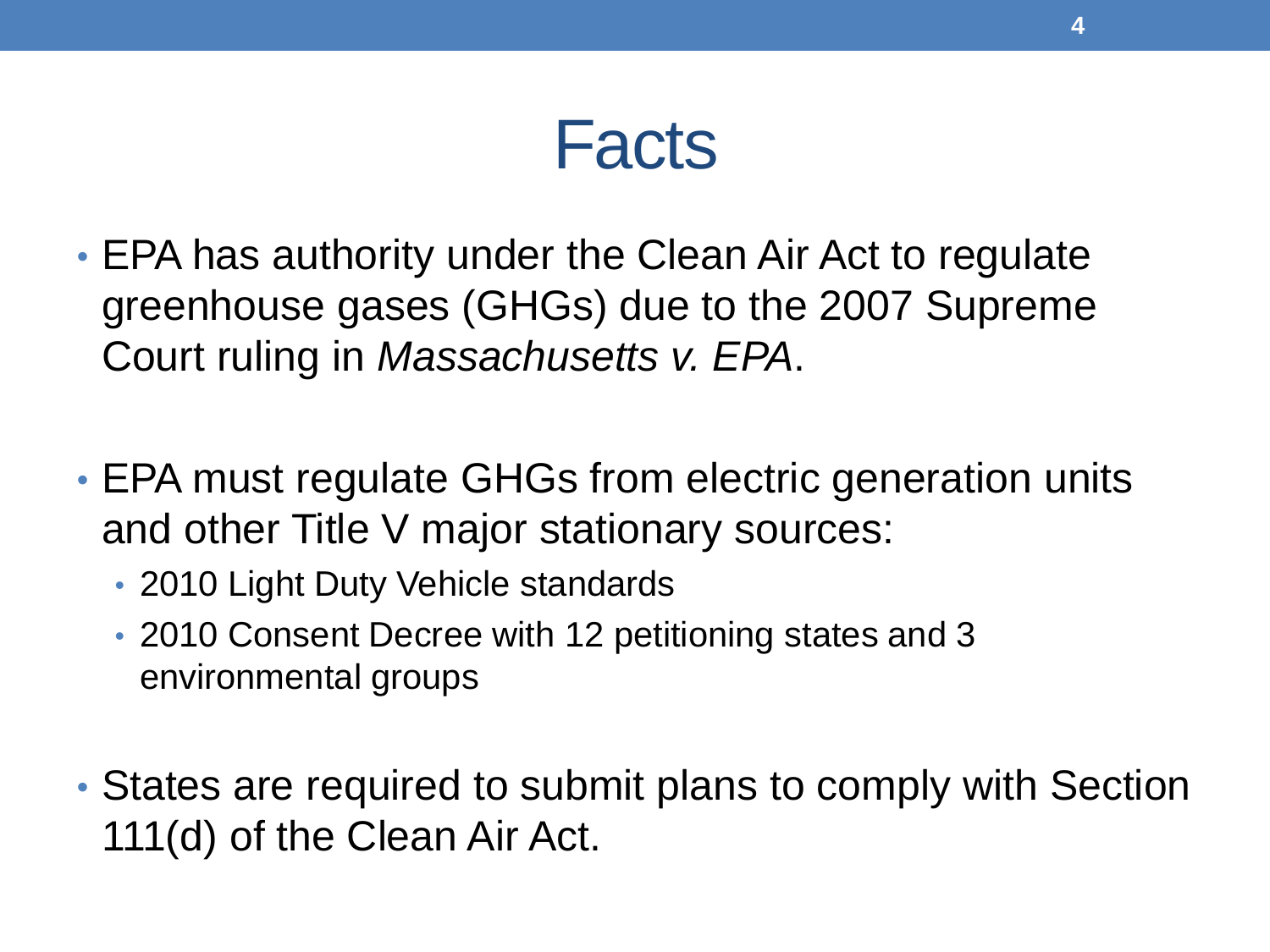## GHG NSPS Litigation History

- **February 27, 2006**  EPA published final New Source Performance Standards (NSPS) for Electric Generating Units that did not include standards for GHGs.
- **August 25, 2008**  12 State (and Washington D.C.) and 3 Environmental Petitioners filed petitions for judicial review.
- **December 2009**  EPA asked the U.S. Court of Appeals to remand the rule back to the agency for further consideration after Supreme Court ruling in *Massachusetts v. EPA*.
- **December 21, 2010**  EPA and petitioners enter into a consent decree requiring standards for GHGs to be included in a final NSPS.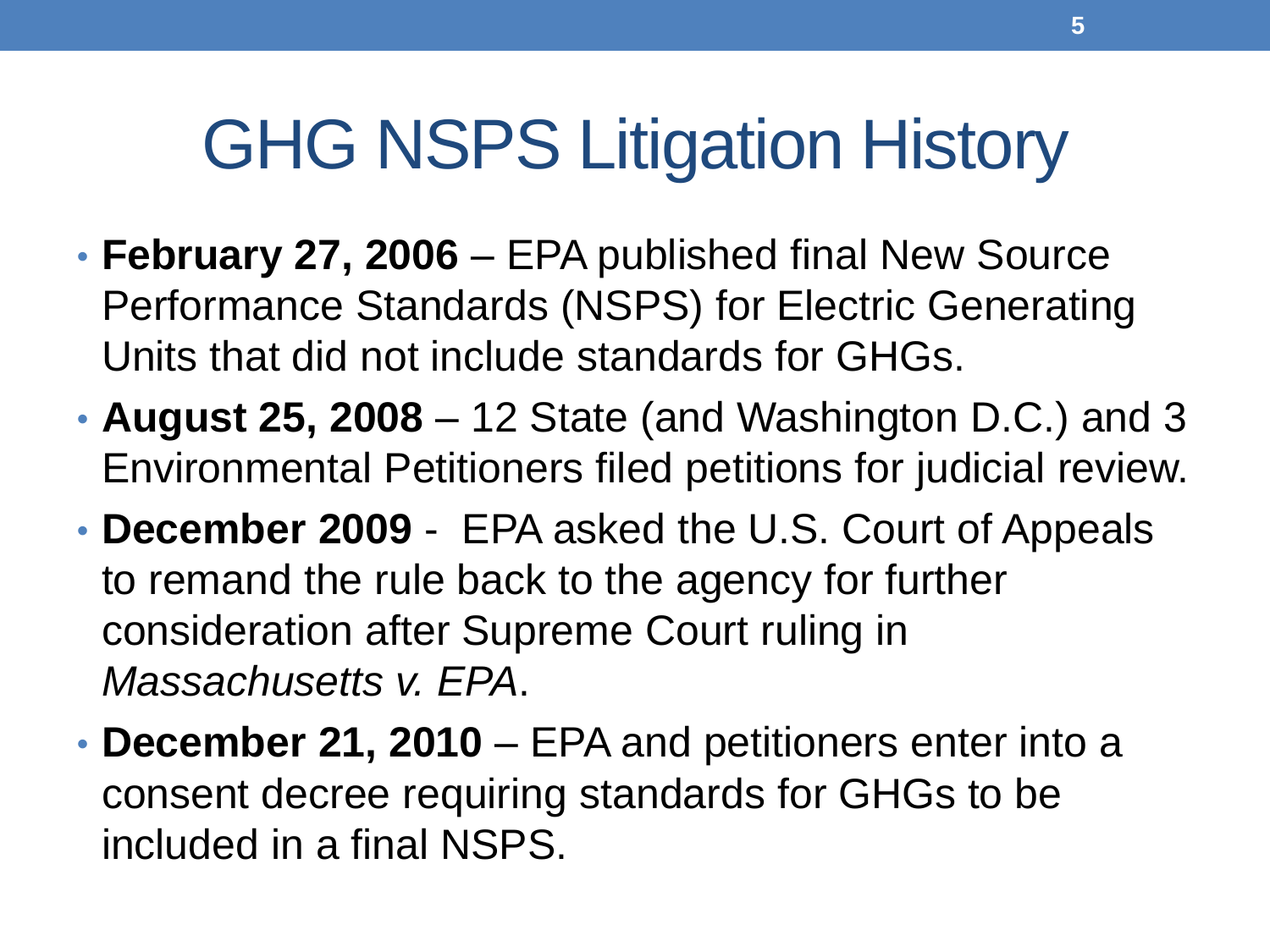# Kentucky Engagement on 111(d)

- **March 2013 -** NRDC report "Closing the Power Plant Carbon Pollution Loophole" triggered concerns.
- **June 2013 -** President's Executive Order and Clean Power Plan are issued.
- **October 2013** EEC Whitepaper stressed flexibility.
- **December 2013**  EEC in-depth analysis on Kentucky's energy future.
- **June 2014 –** Kentucky Attorney General joins *Murray Energy Corp v. EPA.*
- **December 2014**  Cabinet submits extensive comments voicing concerns on proposed111(d) standard.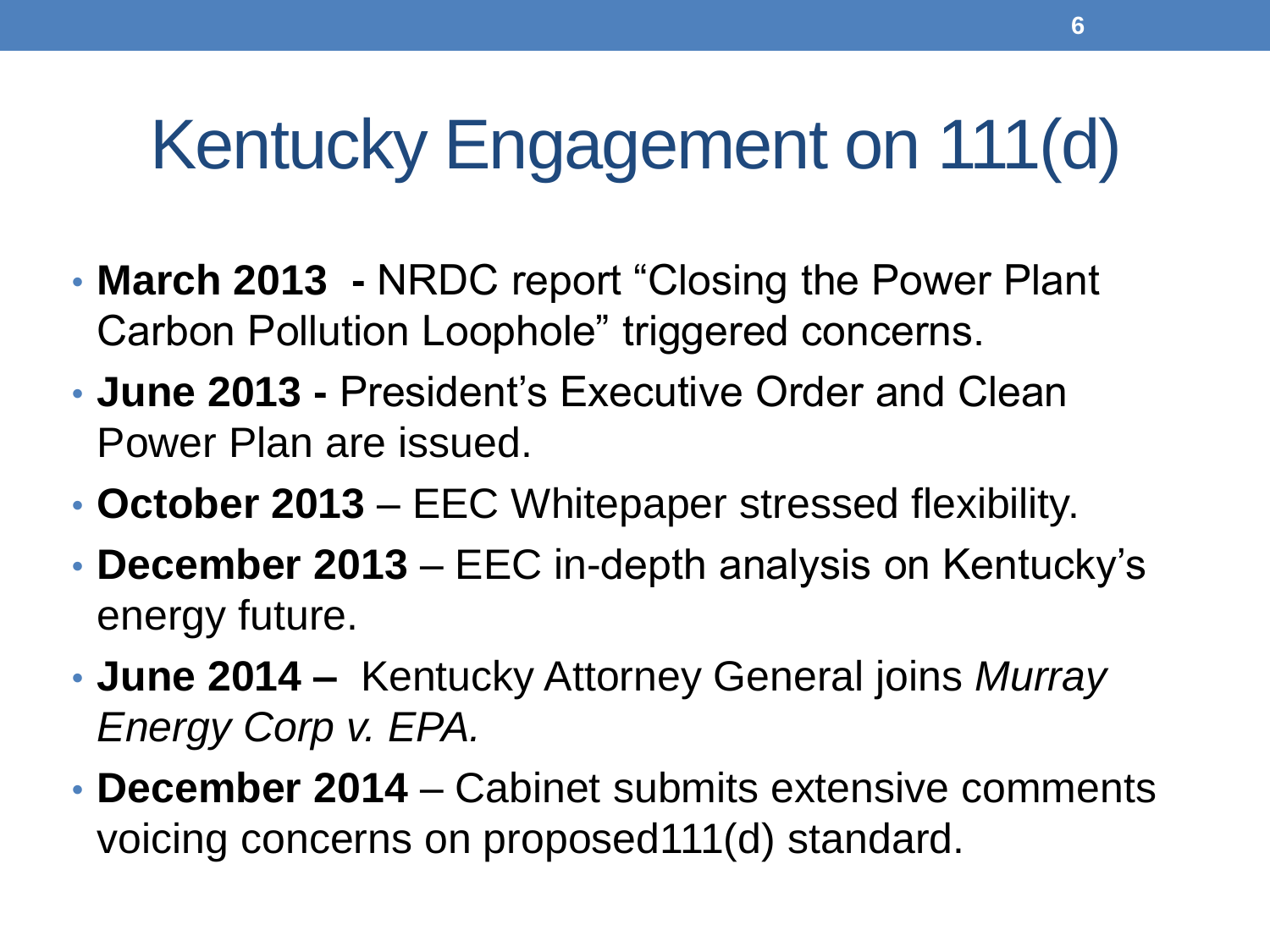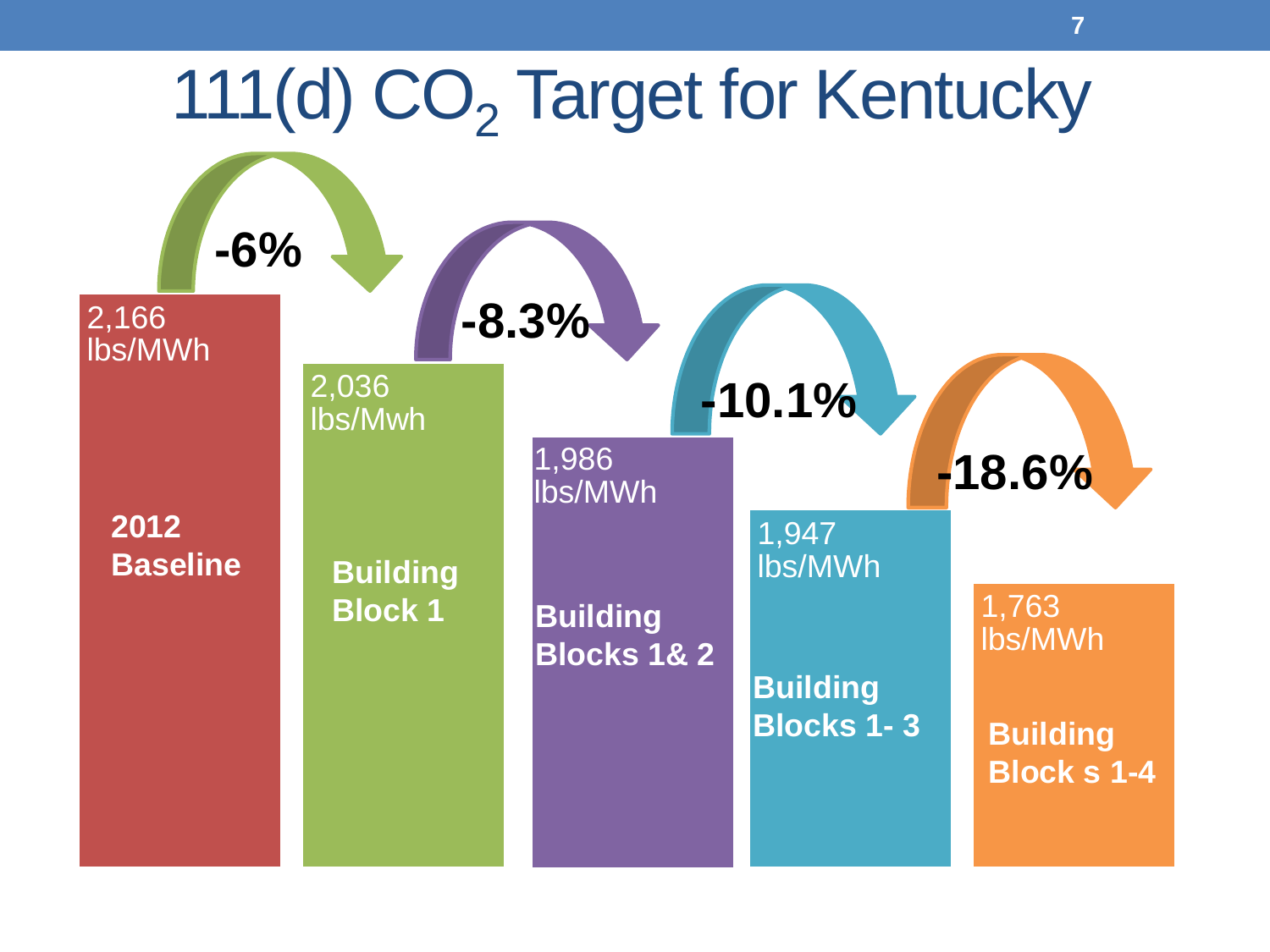#### KRS 224.20-140 through 224.20-146 (HB 388)

- Unanimously passed during the 2014 Kentucky General Session.
- Requires unit-by-unit rates based on costeffective efficiency gains at the plant (e.g. turbine or boiler upgrades).
- Prohibits fuel switching.
- Prohibits co-firing other fuels with coal.
- Prohibits limiting utilization of the EGU.
- Requires separate coal and natural gas categories.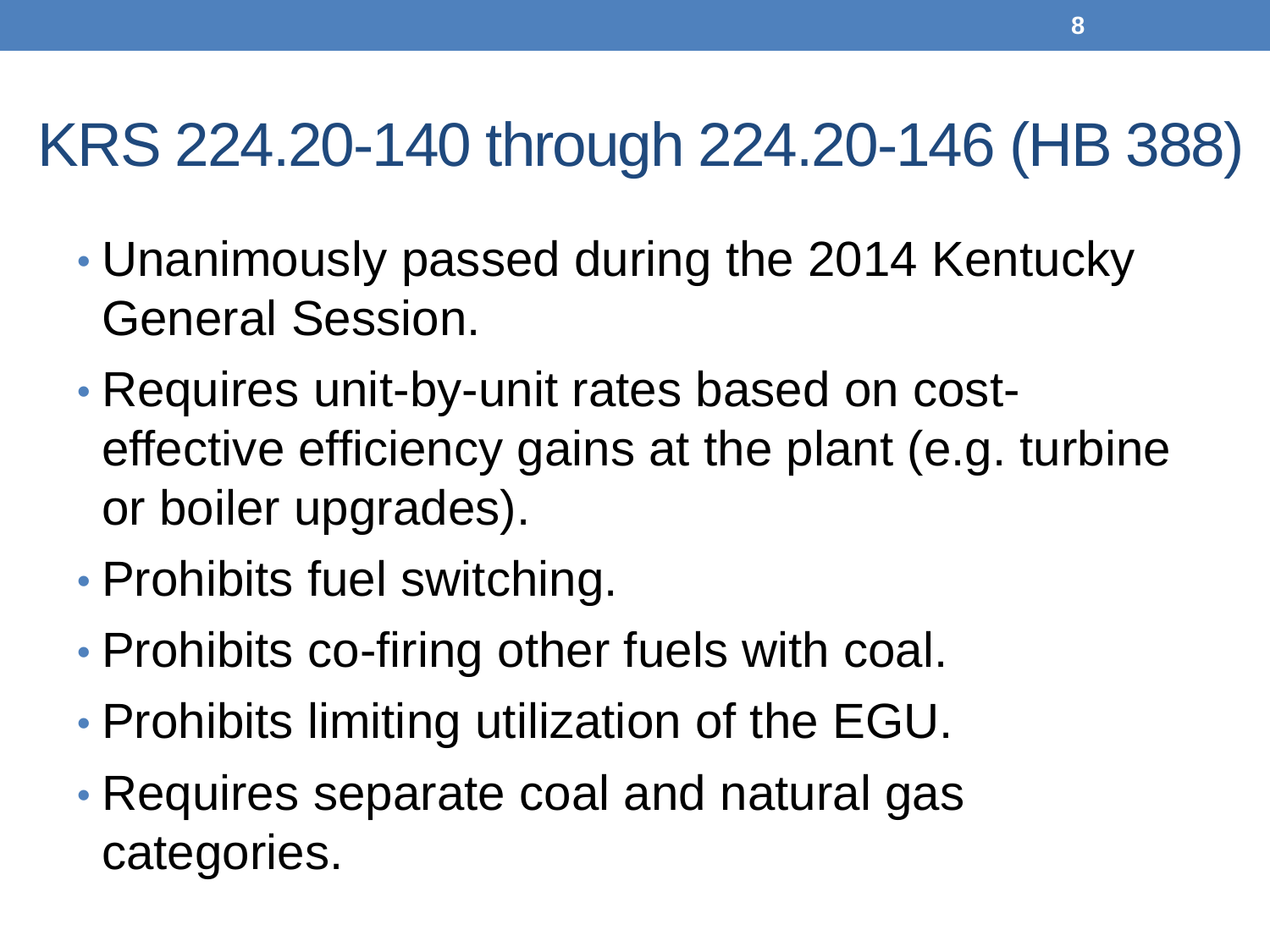### Plan or no plan?

- CAA and federal regulations require the state agency to submit a plan within 9 months after promulgation of the regulation.
- If a state chooses not to submit a plan, there are very clear procedures for the implementation of a federal plan by the Administrator of the Environmental Protection Agency.
- Stakeholders have expressed their desire for a state plan and not a federal one.
- Planning and litigation can and will occur simultaneously.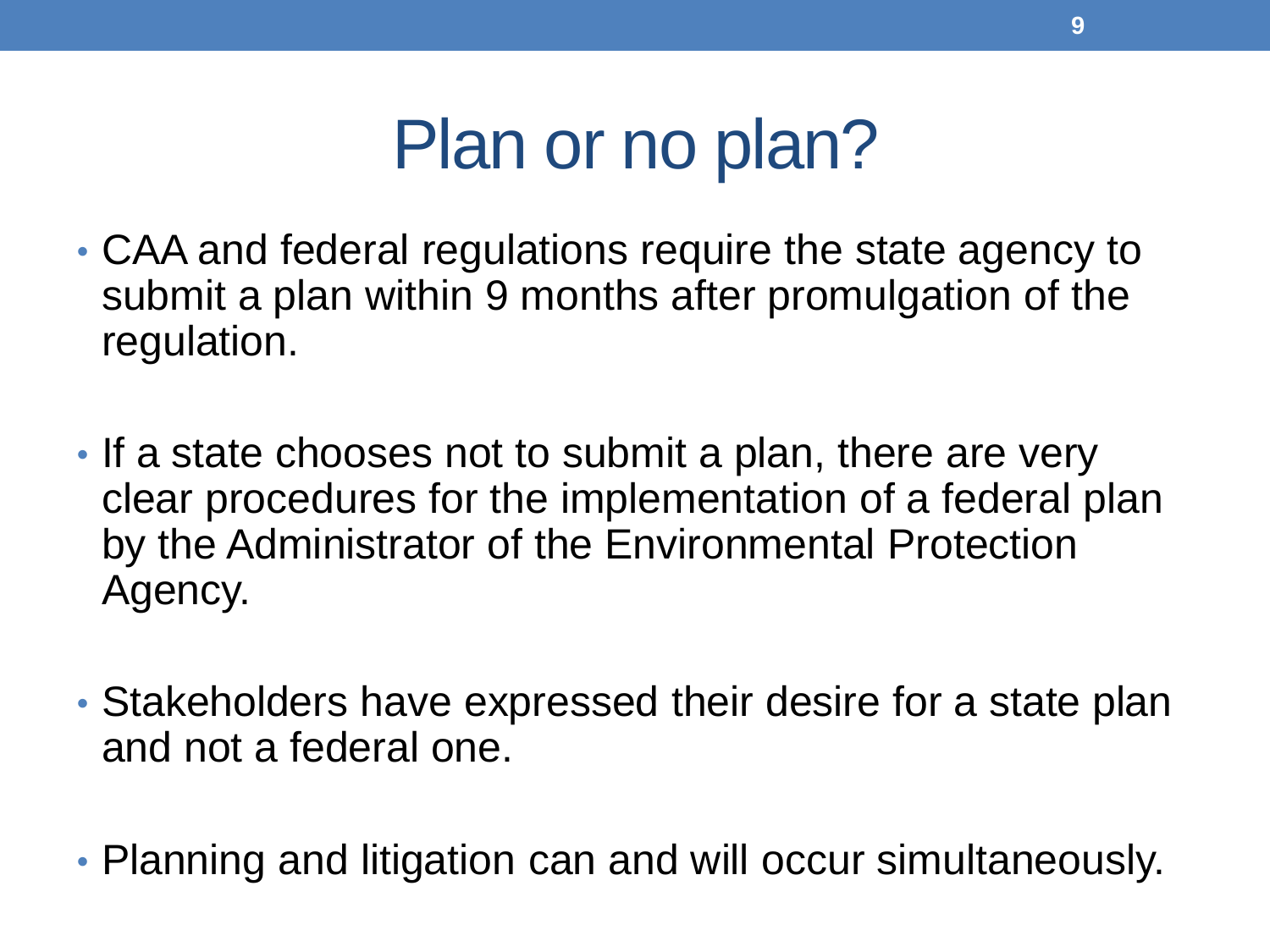# Added Complexity

- New state administration midway through the plan development process.
- What kind of transition product will the Beshear Administration leave for the next administration?
- How does a new administration handle this issue with a biennial budget and general session being the first things on its agenda?
- How do they resolve potential conflicts between federal and state law?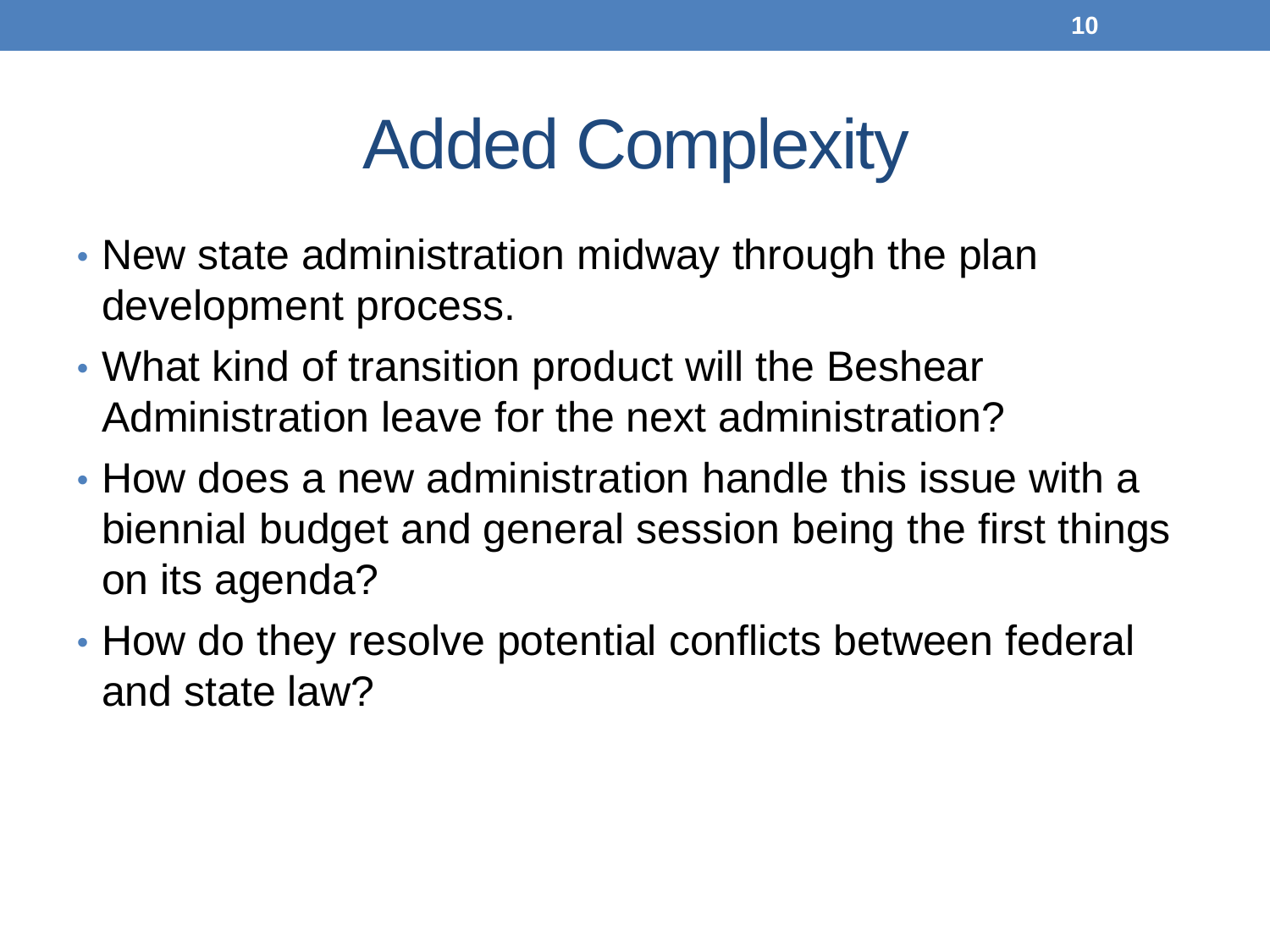# Principal Considerations

- •Protect Our Manufacturing Economy
- Maintain Affordable Electricity Rates
- •Ensure Grid Reliability
- Promote Energy Diversity
- Retain State Primacy
- Maximize Use of Existing Resources